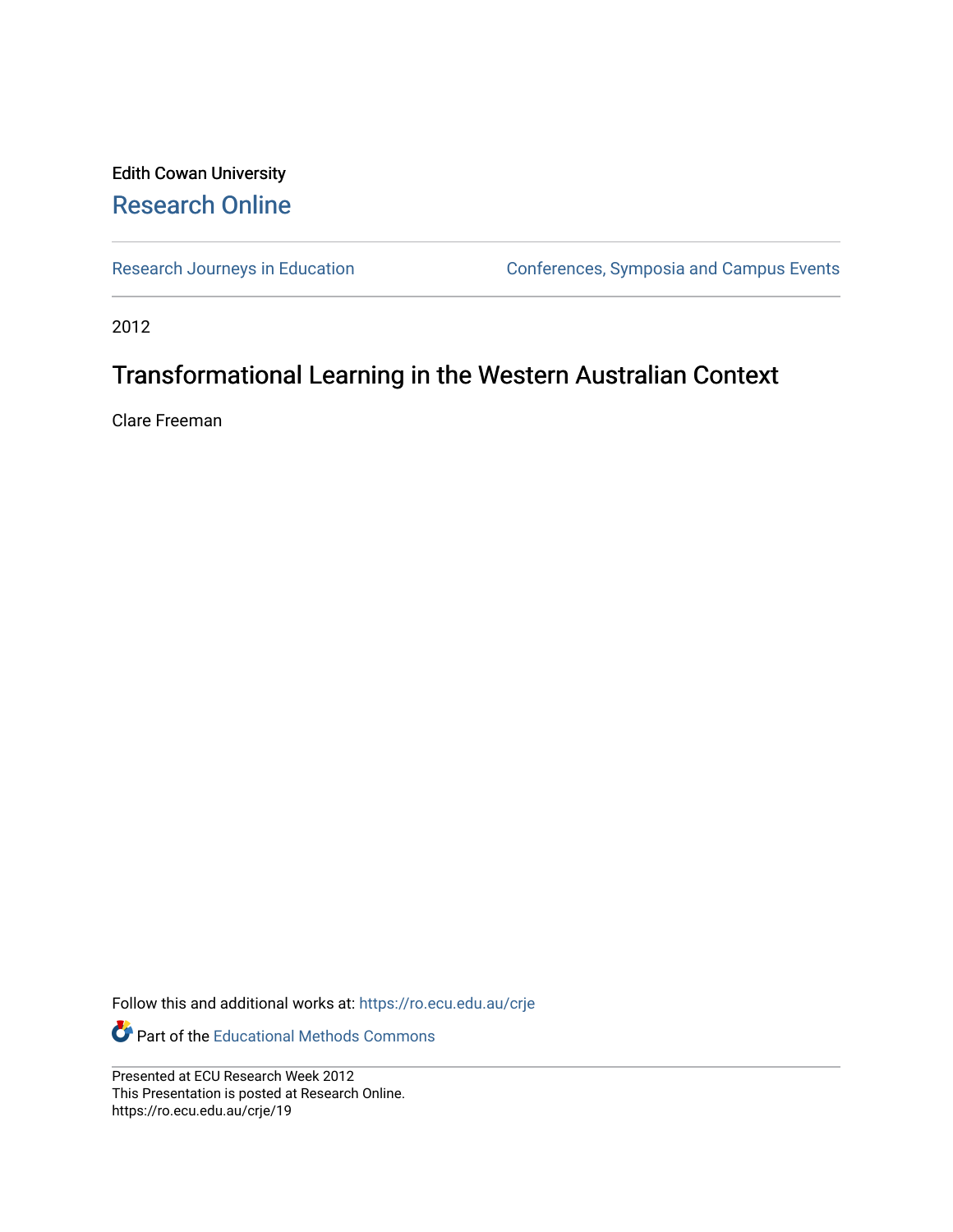School of Education**Edith Cowan University**



## **Transformational Learning in the Western Australian Context**

**Clare FreemanPhD candidate**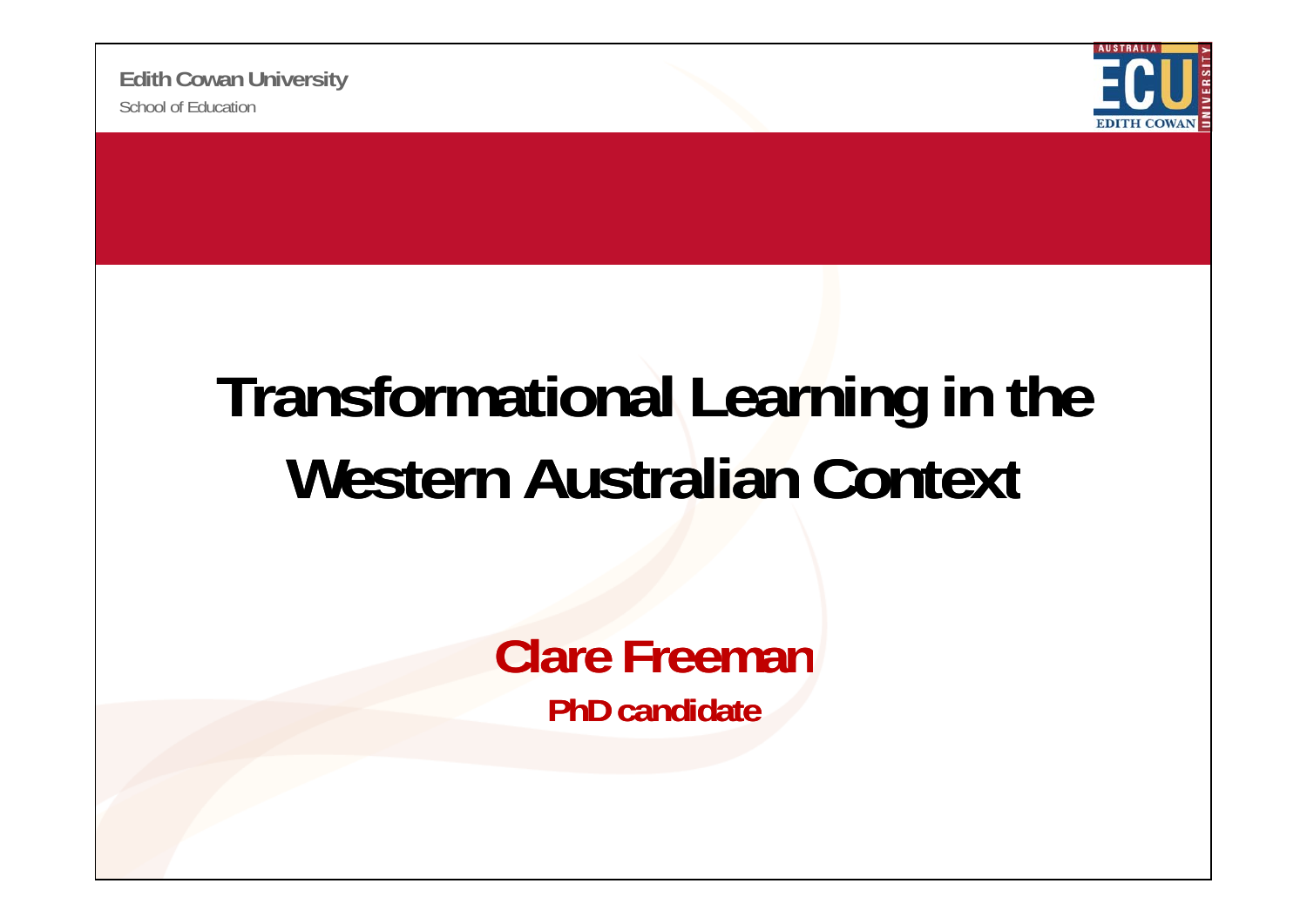

#### Aim

- To understand first year education students university experiences
- To determine if a model of transformative learning can be used to explain the learning experience of <sup>a</sup> cohort of first year university education students
- How does the evidence suggest a model for transformative learning on first year University study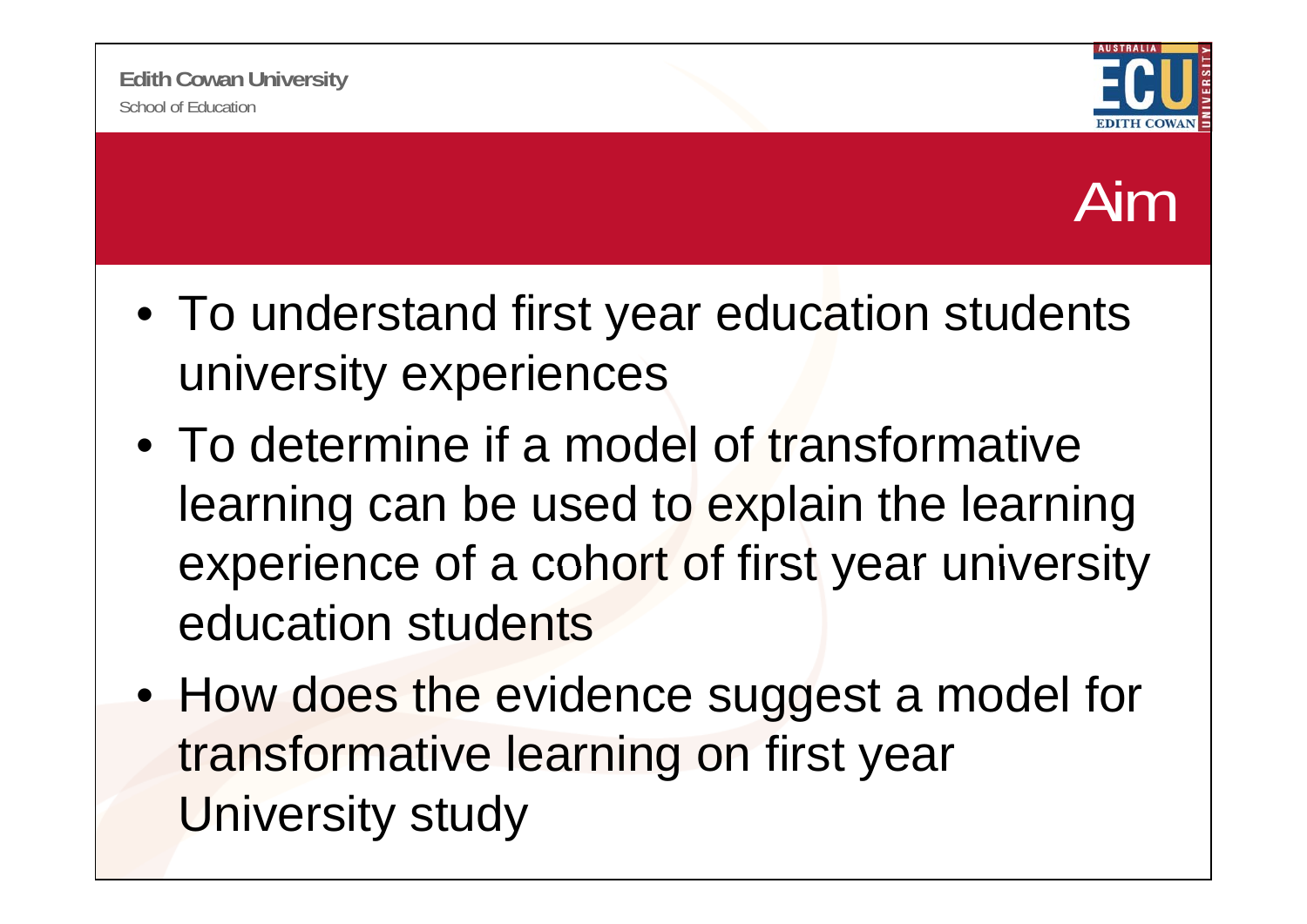

## Background/Significance

- The Bradley Review (2008) recommends making Higher Education available to people from Underrepresented and low Socioeconomic Status (SES) backgrounds
- Suggests that more students enrolling in Australian universities will have limited educational experiences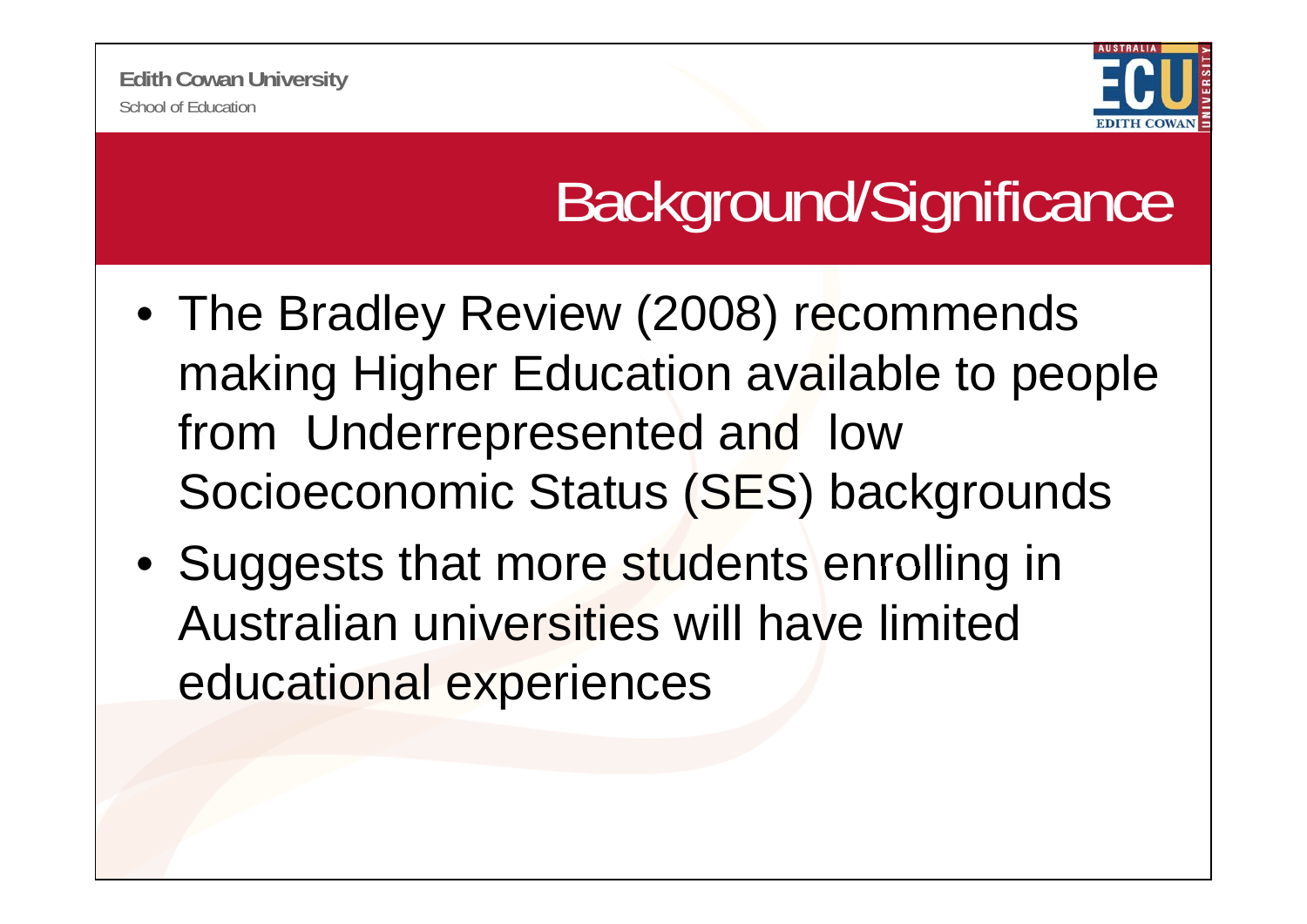

# Background/Significance

- Students will face having to learn in a new environment
- • This requires students to develop an understanding of the expectations and support available within that environment
- $\bullet$ Transformational learning theory will therefore be an increasingly important lens through which to identify the learning strategies that may best support these students and inform curriculum development and delivery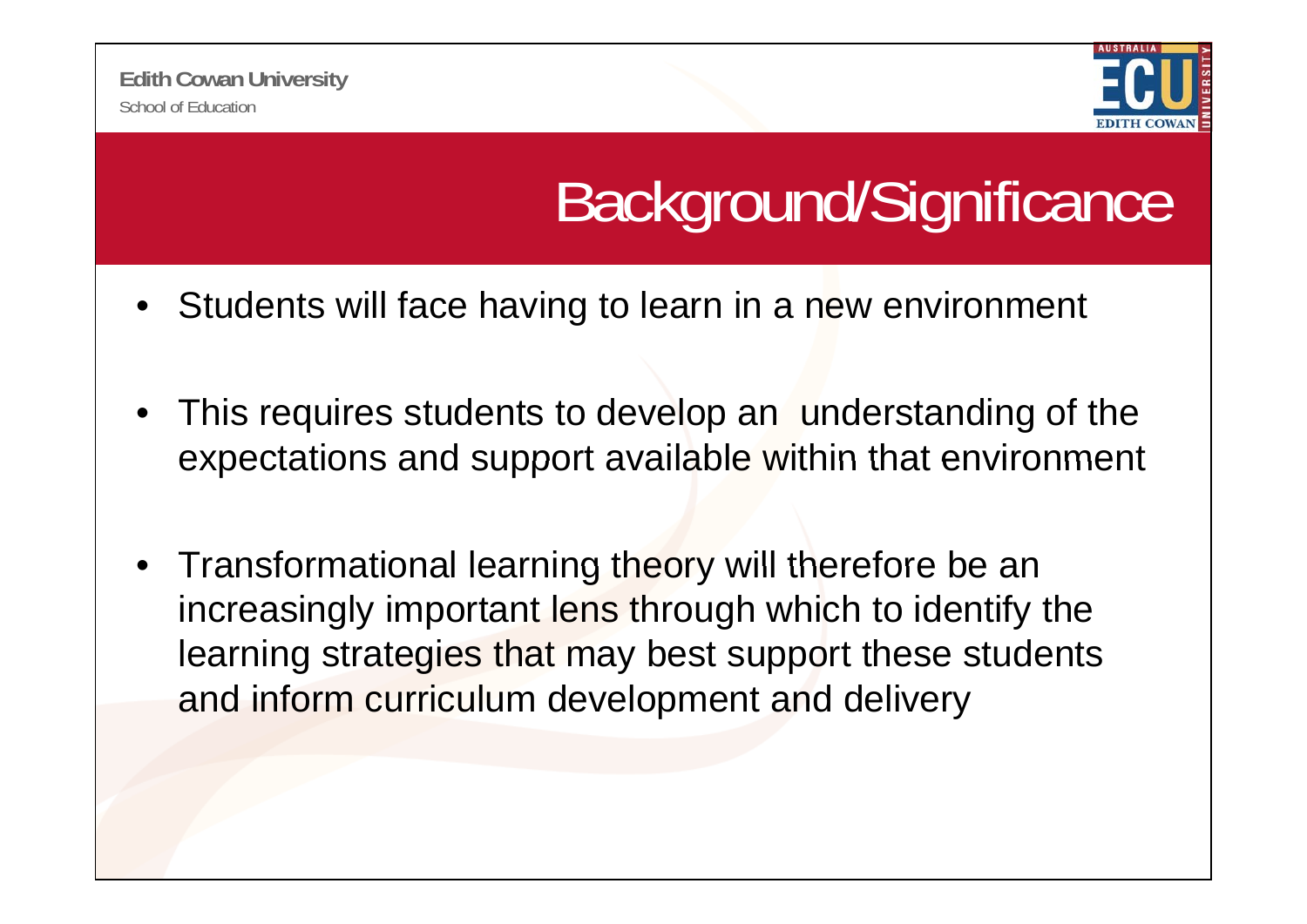

### Theoretical Framework

- Transformational Learning (TL) is learning that occurs when an individual questions their existing values, attitudes and beliefs (Mezirow, 1990).
- The incentive to question existing values comes from experiencing a situation that cannot be made sense of using existing meaning schemes.
- Mezirow (1990) regards this as a disorienting dilemma that leads to a process of critical reflection and rational discourse followed by 'perspective transformation'.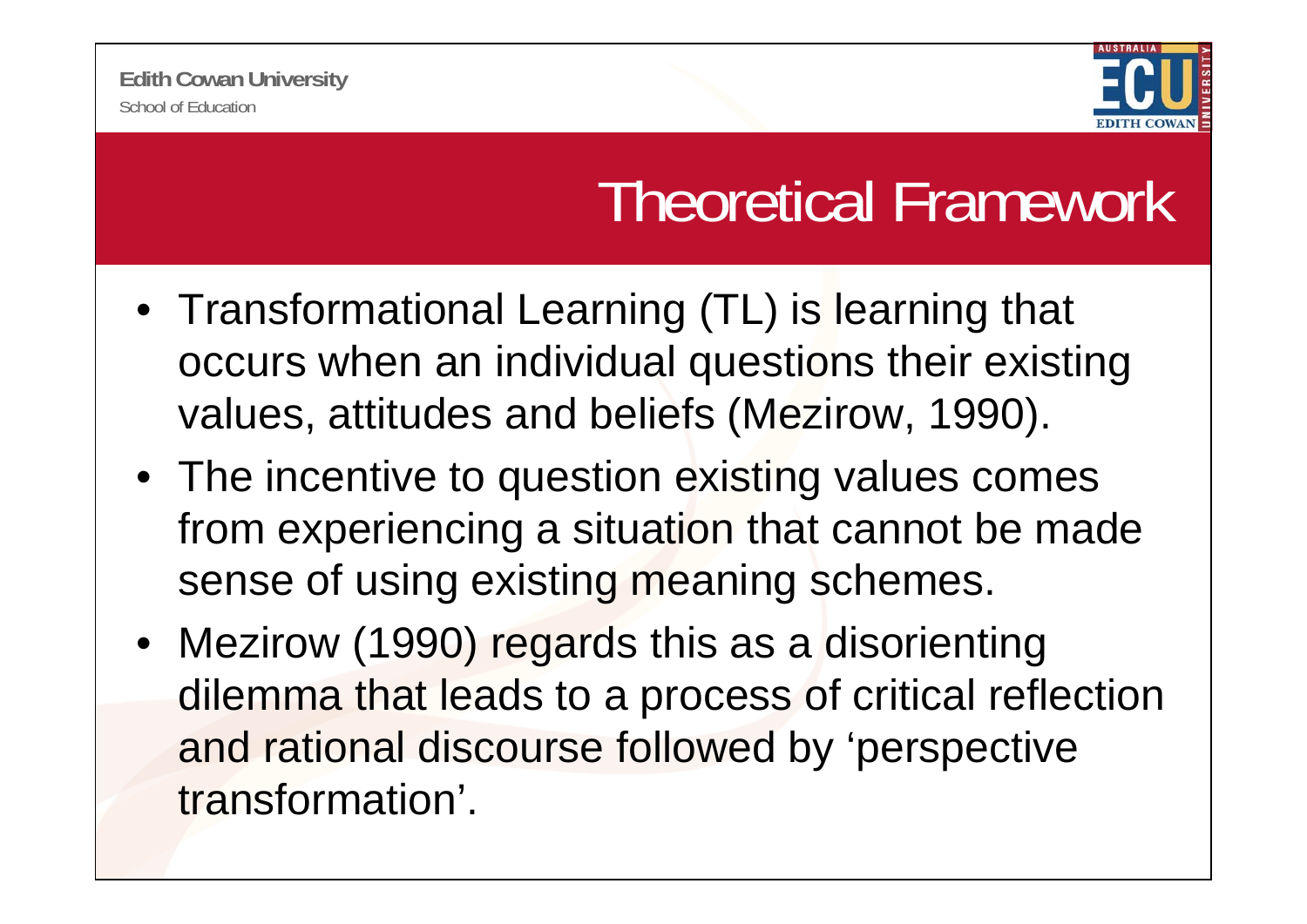

#### Research Methods

- Mixed methods
- Survey
- $\bullet$ Case Study Interview
- Surveys and Case Studies were conducted in weeks 3, 3 and 4 of Semester 1, 2012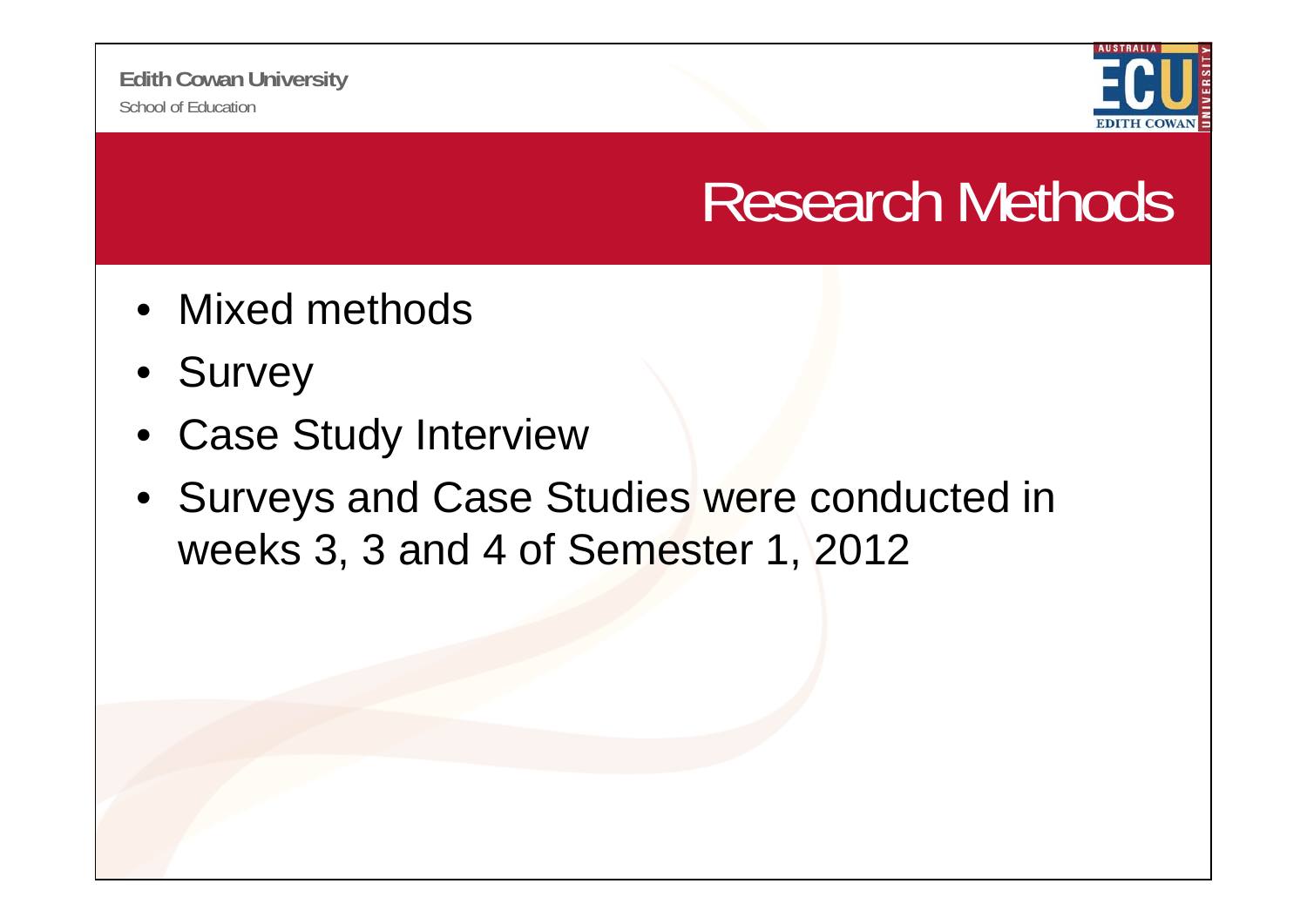

### Research Methods

- 72 students took part in an on-line survey. Questions gathered information about :
- Student Demographics,
- •Reponses were analysed to understand the students "lifeworld"
- $\bullet$ Student experience and attitude to study,
- • Questions were adapted form the First Year Experience Questionnaire designed to identify "behaviour of being at risk of failure". Questions were mapped to the phases of Transformational Learning.
- • Questions used the categories of Academic Application, Student Identity, Academic Orientation and Comprehending and Coping (James, Krause & Jennings, 2010)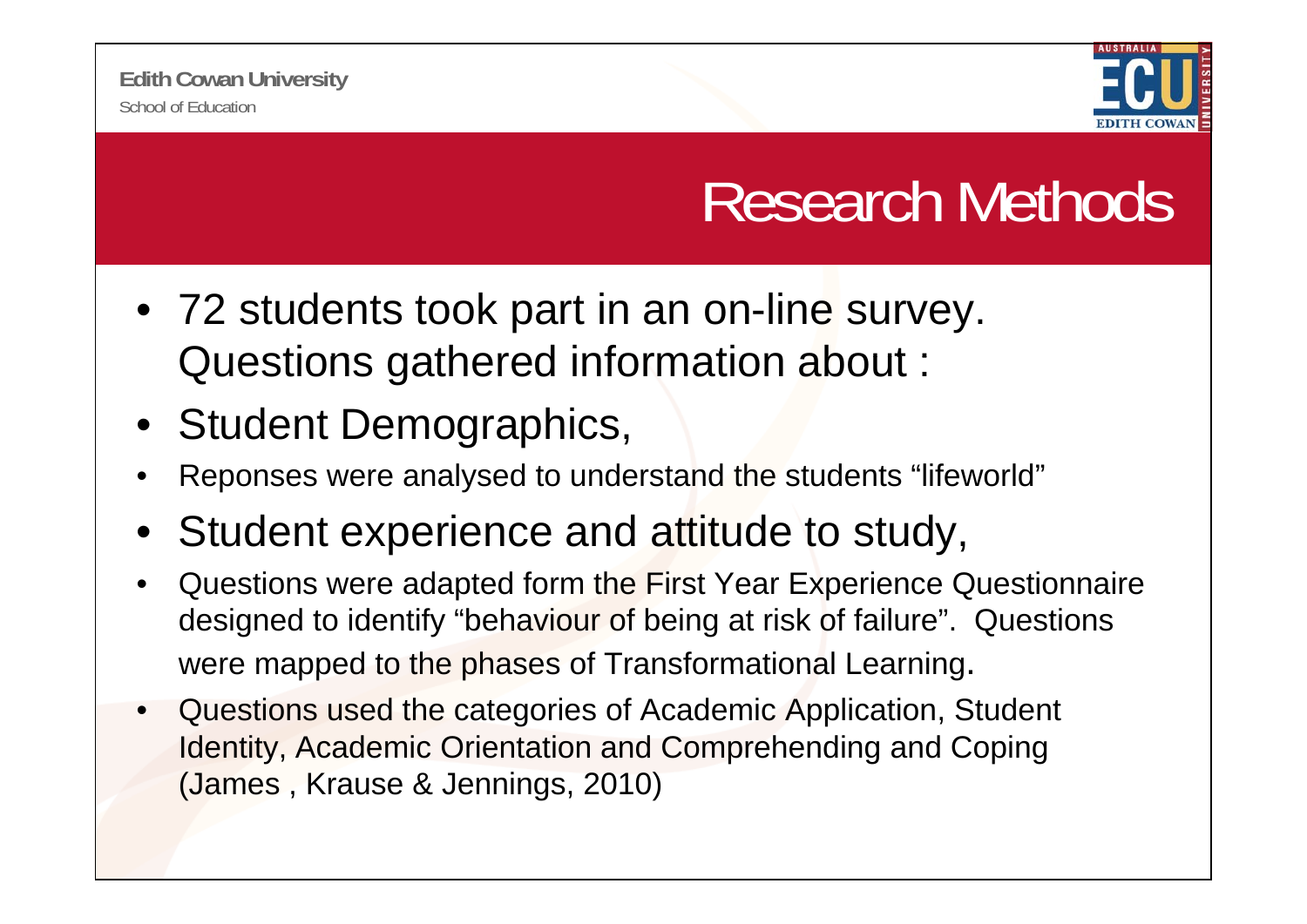

### Research Methods

- 11 Students took part in an Interview consisting of 12 questions
- Interview questions were mapped to the phases of Transformational Learning
- Responses were analysed using Grounded Theory **Methods**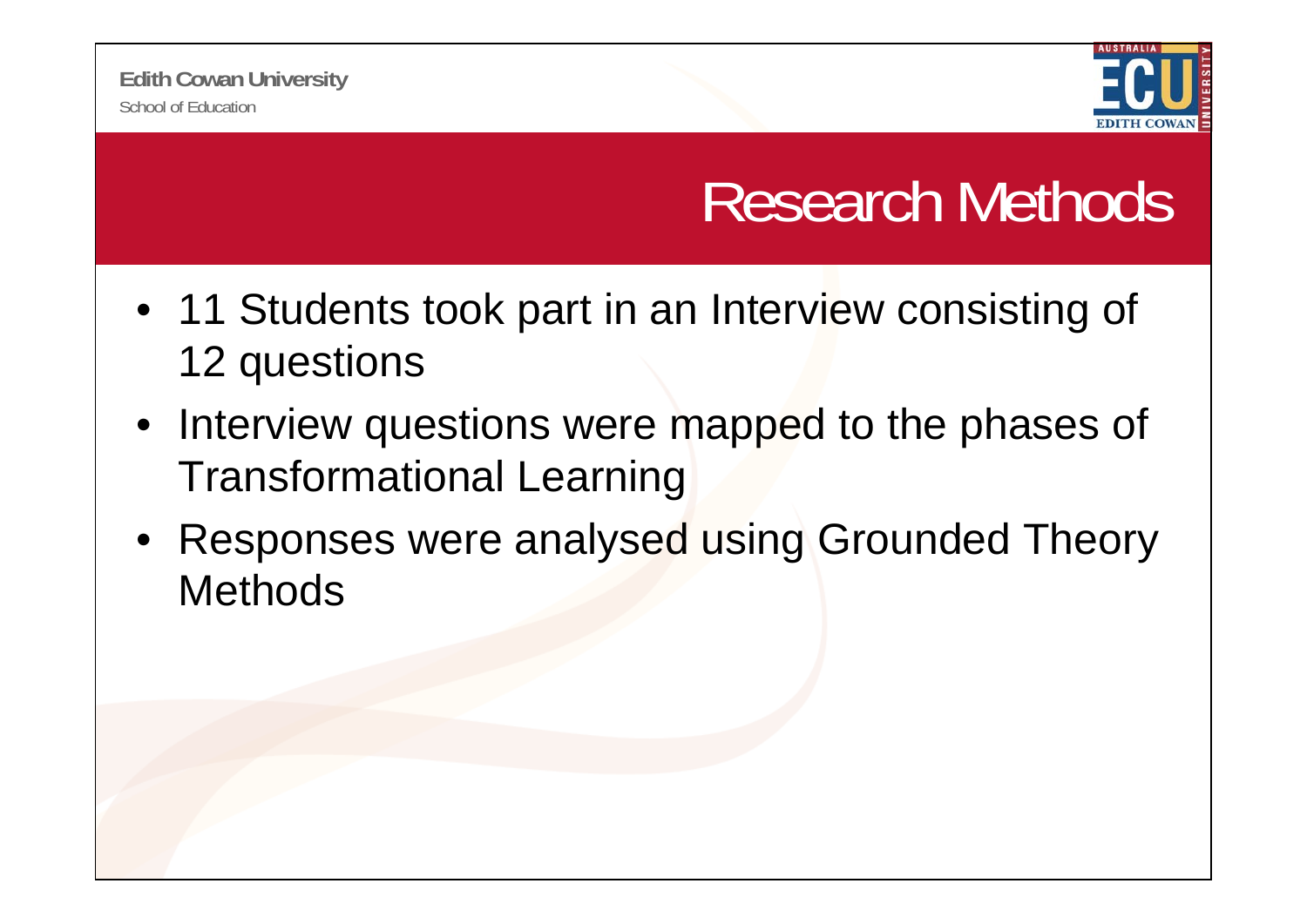



- Demographics (Lifeworld)
- •15% arrange child care in order to attend University
- •35% do paid work between 15 and 30 hours per week
- •42 % of students are FIF
- •44.4% aged 21 years and over
- •98% have access to ICT and a quiet study space where they live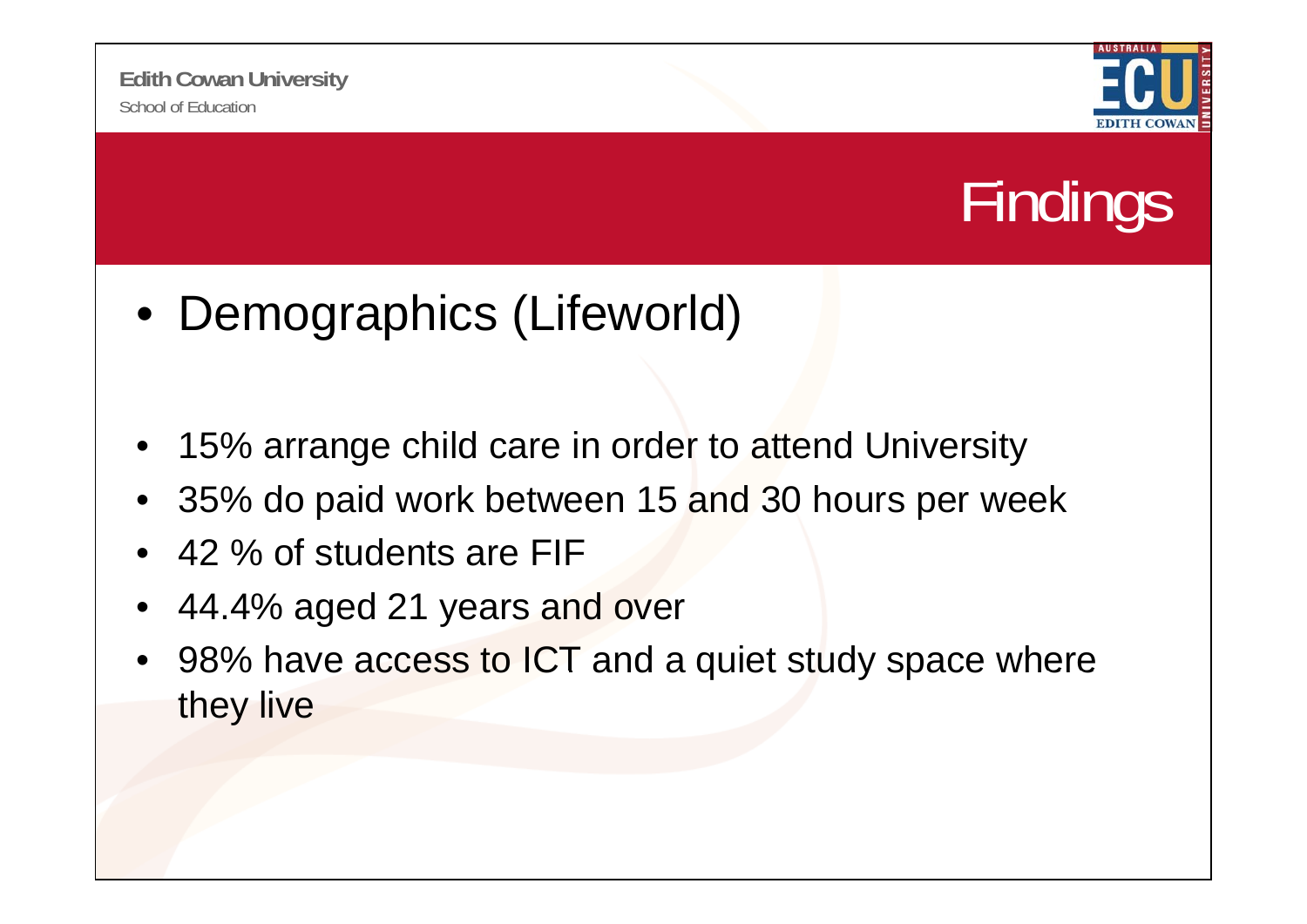

# Findings

- Attitudes to study
- 54 % of students reported being overwhelmed by the course workload and are having difficulty Comprehending and Coping with the study material. (Indicators of at risk behaviour)
- Of these 30 % also reported enjoying the intellectual challenge of studying and that lectures stimulated their interest in the course material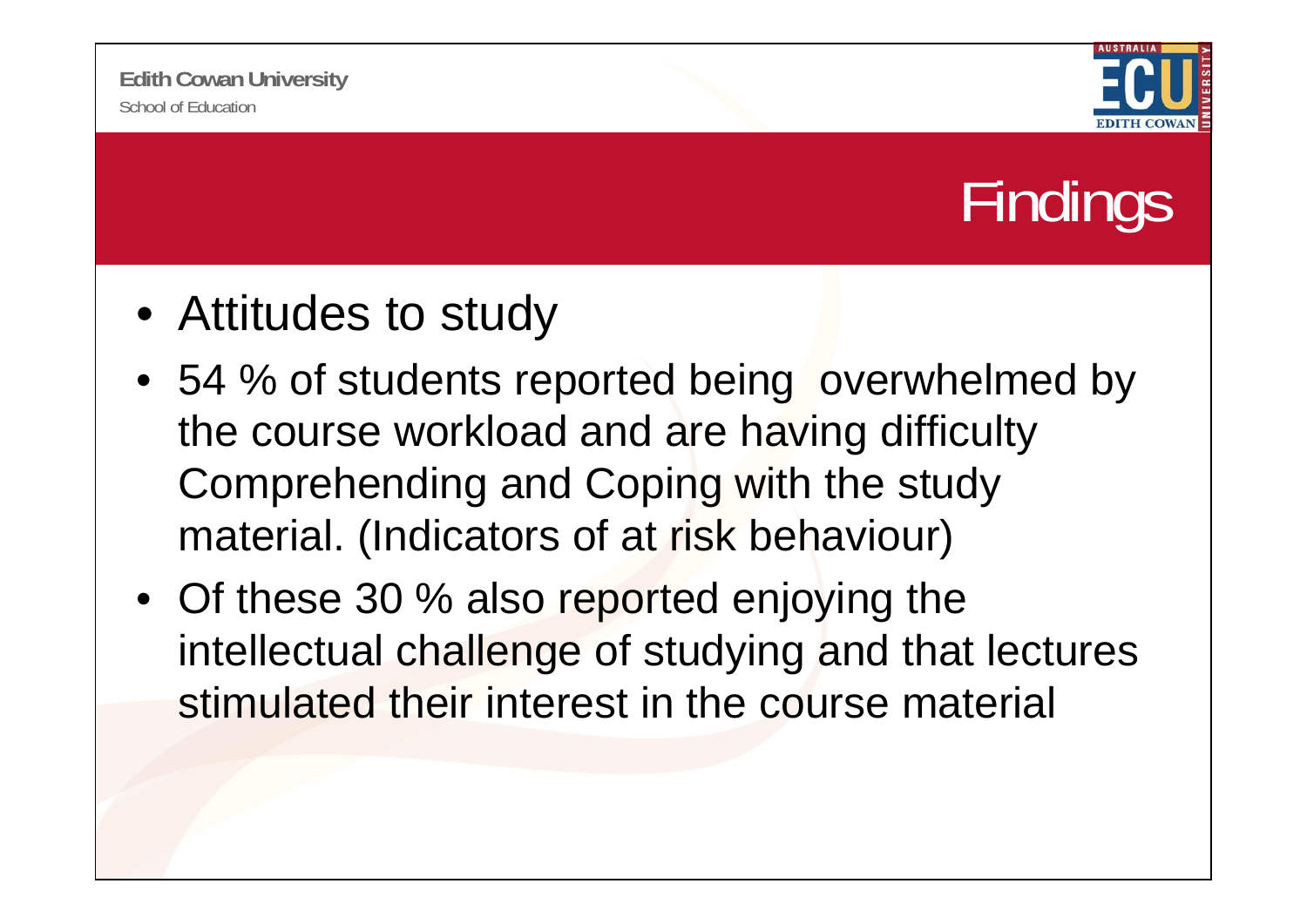



- Case Studies
- Students reported being overwhelmed by the course work load
- Difficulty surviving on reduced financial income and finding time to work and study
- Don't have sufficient time management skills to prioritise the study workload